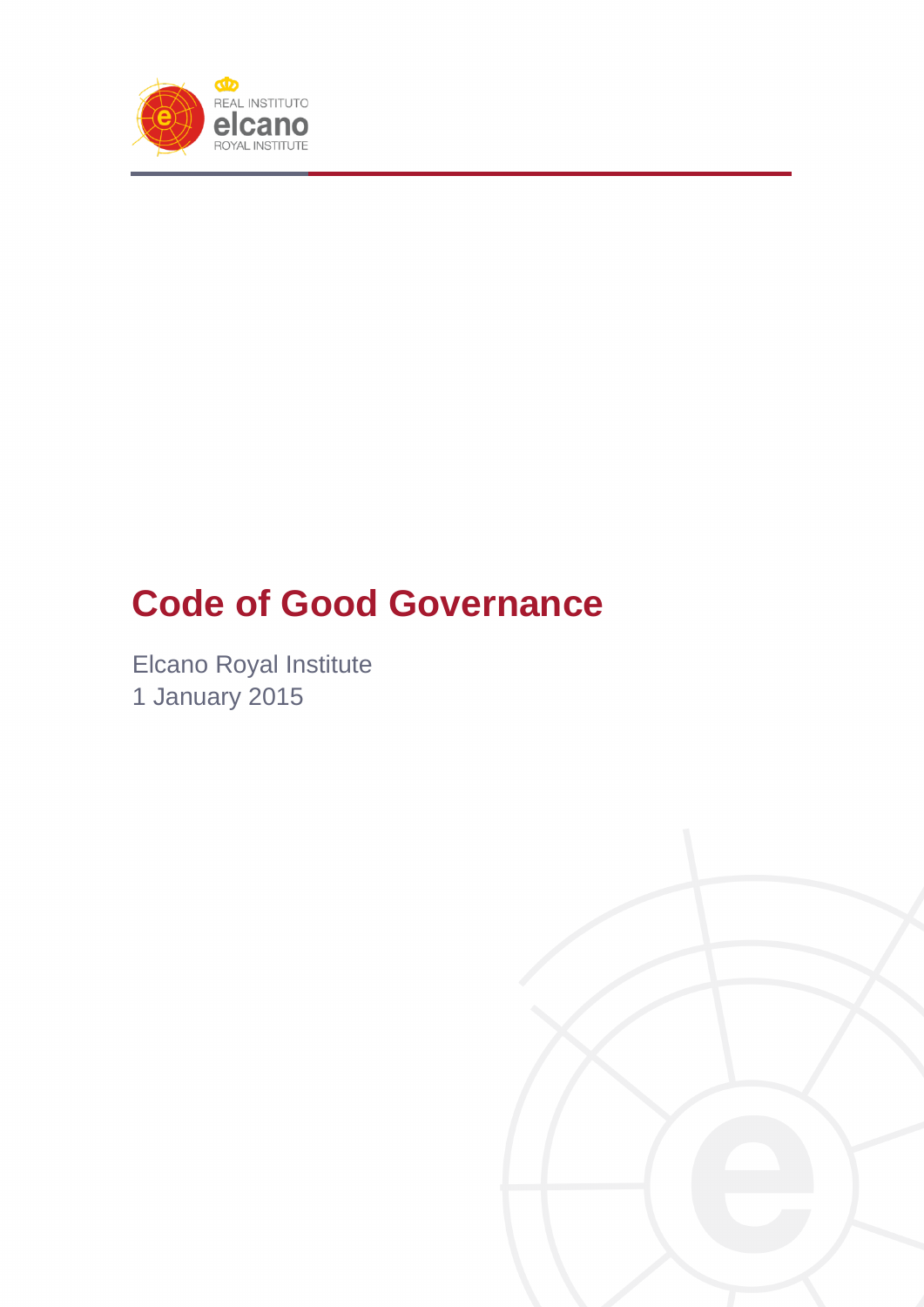# **Code of Good Governance**

**Elcano Royal Institute**

# **Index**

| Chapter III. The Elcano Royal Institute's employees and collaborators 8                  |  |
|------------------------------------------------------------------------------------------|--|
|                                                                                          |  |
| Article 6. Professional development and equality of opportunities  8                     |  |
| Chapter IV. Specific standards and principles of conduct for employees and collaborators |  |
|                                                                                          |  |
|                                                                                          |  |
|                                                                                          |  |
|                                                                                          |  |
|                                                                                          |  |
|                                                                                          |  |
| Article 8. Observance of the principles of conduct by other postholders and by           |  |
|                                                                                          |  |
|                                                                                          |  |
| Chapter VI. Observance and validity of the Code of Good Governance  11                   |  |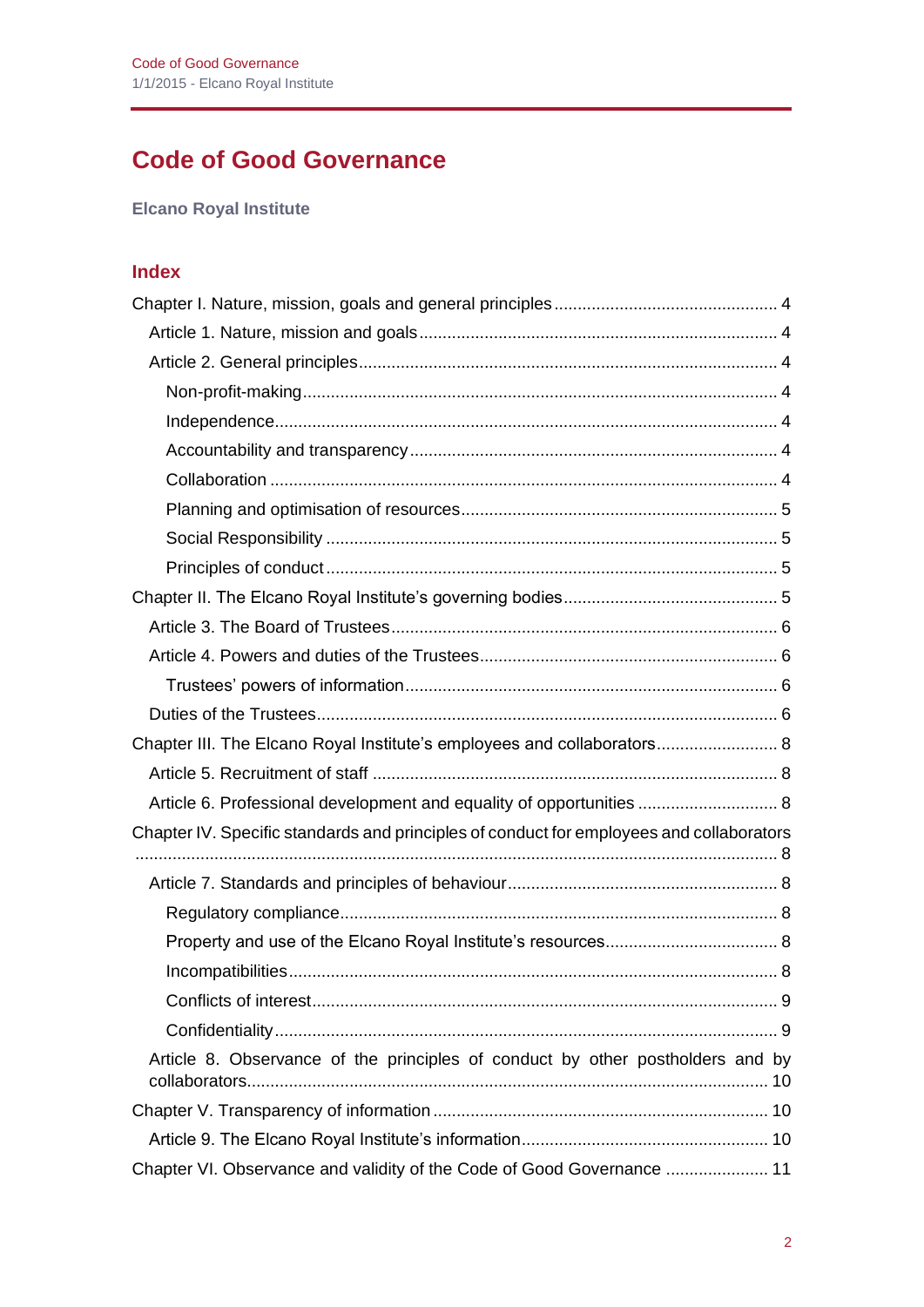The ELCANO ROYAL INSTITUTE FOUNDATION OF INTERNATIONAL AND STRATEGIC STUDIES (the "**Foundation**" or the "**Elcano Royal Institute**") was constituted on 26 November 2001. It was designated as a general-interest, non-profitmaking body by Ministerial Order dated 24 July 2002, inscribed in the Register of Foundations and attached to the Protectorate of the then Ministry of Culture (now the Ministry of Education, Culture and Sport).

In accordance with the Statutes of the Elcano Royal Institute, it is the task of its Board of Trustees, as the institution's highest governing body, to ensure compliance with the founding goals and to ensure that its activities are undertaken objectively and independently, securing and fostering the participation of Spanish society in them as a constitutive element of its social purpose.

The fulfilment of these goals requires not only strict compliance with the applicable statutory and legal standards but also the application of best practice in terms of the corporate governance of non-profit-making entities and the founding principles of social responsibility.

To this end, the Elcano Royal Institute's Board of Trustees has approved this Code of Good Governance, which seeks to apply the main national and international principles and recommendations in the field of the good governance of non-profit-making organisations.

This Code of Good Governance, which develops and complements the provisions of the Statutes of the Elcano Royal Institute, therefore has the goal of strengthening the corporate governance of the institution to ensure the fulfilment of what is set out in its founding goals and, with this aim, to undertake activities that are responsible, transparent and respectful of the law. The principles that inspire and define this Code of Good Governance must therefore guide the activity of the institution and be applied by all its employees and collaborators in discharging their activities. Moreover, these principles, drawn up in the light of the most demanding international standards and ethical principles, are applicable both to the institution itself and to the proceedings of its Board of Trustees in particular.

Consequently, the Elcano Royal Institute's system of government is structured around the Statutes of the Foundation, which, together with the applicable laws, constitute its regulatory basis; the present Code of Corporate Governance; the operating rules of any bodies with delegated executive functions and advisory bodies that the Board of Trustees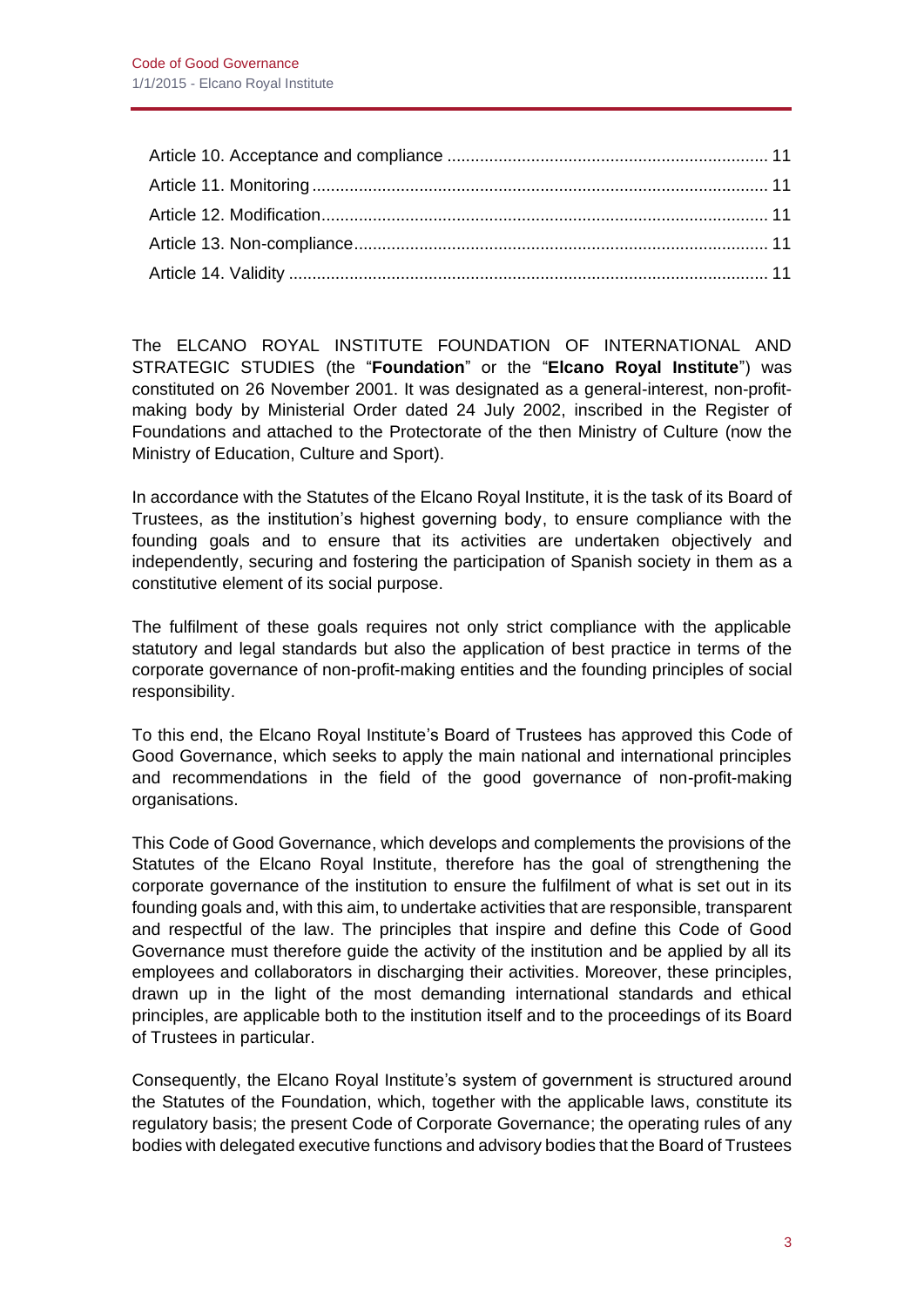may wish to create; and the resolutions and instructions that the aforementioned body may decide to adopt.

# <span id="page-3-0"></span>**Chapter I. Nature, mission, goals and general principles**

#### <span id="page-3-1"></span>Article 1. Nature, mission and goals

The Elcano Royal Institute is a private, permanent, non-profit-making foundation that has full legal capacity and ability to act.

The objective of the Foundation is expressed in the founding goals and the general interest established in its Statutes and is, in particular, to foster knowledge of the international reality and Spain's foreign relations in all their aspects, undertaking to this end the activities set out in article 2 of its Statutes.

With this objective, the Elcano Royal Institute has the vocation of creating an atmosphere of encounter and consensus-building, which it ensures with the presence of various political and social sensibilities in its governing bodies; as well as through relations between the public and private sector.

#### <span id="page-3-2"></span>Article 2. General principles

#### <span id="page-3-3"></span>*Non-profit-making*

In its capacity as a non-profit-making entity, the Elcano Royal Institute will not distribute any surplus or dividends to its founders or Trustees, even in the case of dissolution, devoting any surpluses that may arise, in accordance with the provisions of the Statues and the applicable legislation, exclusively to securing the founding goals.

#### <span id="page-3-4"></span>*Independence*

The Elcano Royal Institute will have a suitable organisational and financial structure to ensure its autonomy and independence. Moreover, the Elcano Royal Institute will not accept contributions, economic or otherwise, that compromise the fulfilment of its objectives, values or principles, or that jeopardise the fulfilment of its goals.

#### <span id="page-3-5"></span>*Accountability and transparency*

Without prejudice to the fulfilment of any other legal obligations that may be applicable, the Elcano Royal Institute's annual accounts will be subjected to external annual auditing in the terms set out in the Statutes. Moreover, to ensure its appropriate managerial function, the Board of Trustees will have access at all times to the institution's financial and managerial information.

#### <span id="page-3-6"></span>*Collaboration*

To improve the fulfilment of its founding goals and increase the impact of its initiatives and activities, the Elcano Royal Institute will collaborate with other entities, bodies,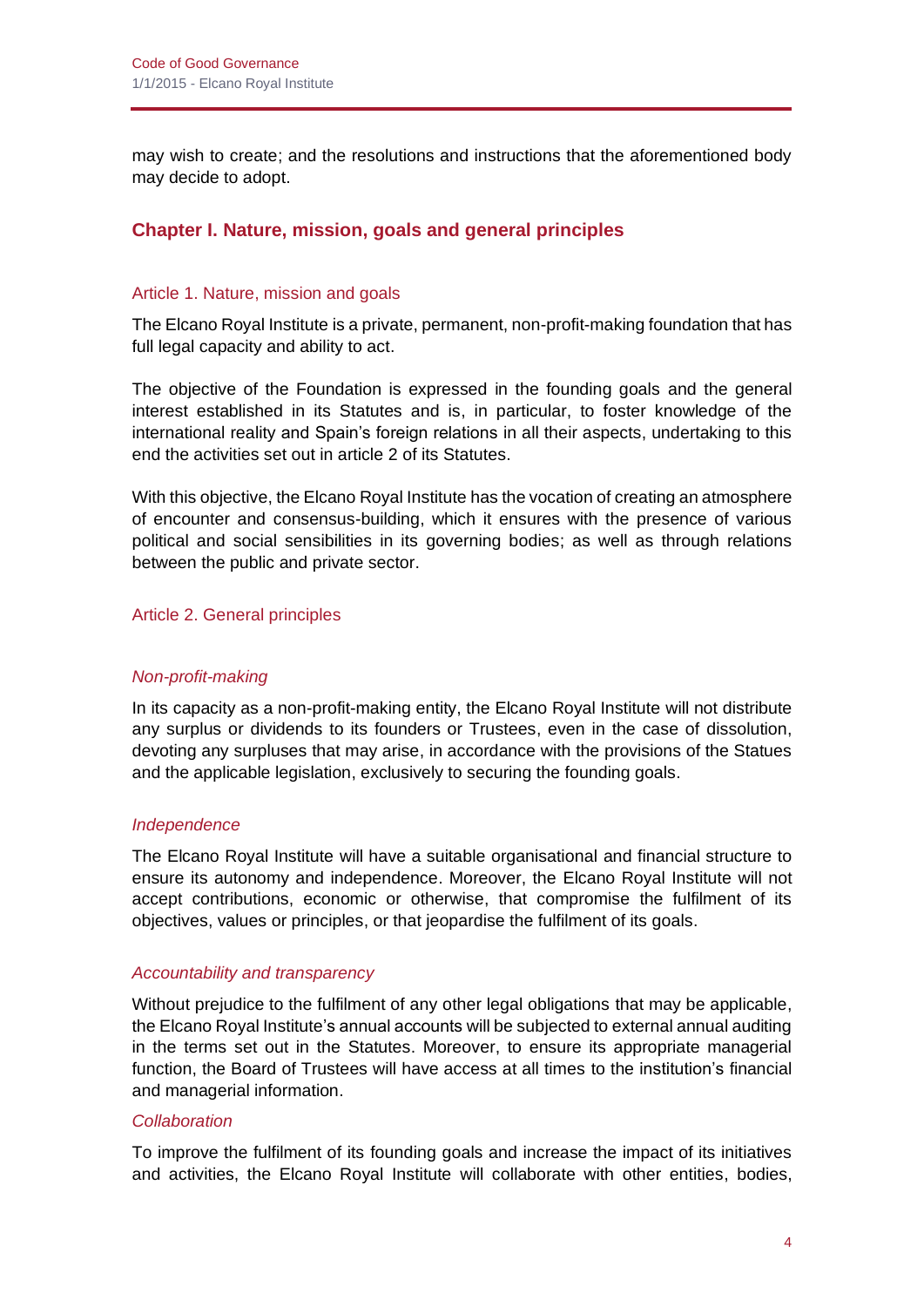institutions and public and private sector enterprises, ensuring under all circumstances that its values, reputation and identity are not compromised as a result. It is therefore the vocation of the Elcano Royal Institute to create stable alliances and networks with other analogous institutions with principles and values similar to those of the Institute.

#### <span id="page-4-0"></span>*Planning and optimisation of resources*

The Elcano Royal Institute will administer its resources efficiently, seeking to optimise the way they are applied, and will take the management control measures needed to ensure that this is the case, always respecting the principles of transparency, openness and objectivity in its pursuit of its activities.

The Elcano Royal Institute's Trustees, employees and collaborators will respect at all times the mechanisms of planning, monitoring of goals and indicators and control of resources established for pursuing the activities and initiatives approved by the governing bodies of the entity.

#### <span id="page-4-1"></span>*Social Responsibility*

The Elcano Royal Institute will attend to the general interest of society in its activity, fostering knowledge of the international scene and Spain's foreign relations and collaborating, to the extent that its capabilities allow, in fostering Spain's public and private interests in the international context.

The Elcano Royal Institute's governing bodies will need to abide strictly by the applicable regulations and apportion fair and equal treatment to all those who may be affected by its activities, without discriminating by reason of birth, race, sex, religion, disability, opinion or any other characteristic or personal or social circumstance.

Any non-profit-making natural or legal persons may be beneficiaries of its activities, without discrimination whatsoever.

#### <span id="page-4-2"></span>*Principles of conduct*

The Elcano Royal Institute's Trustees, employees and collaborators will need to abide at all times by the principles and rules of this Code of Good Governance in discharging their responsibilities, independently of their own or unrelated interests; these principles and rules will also govern the institution's contractual dealings and the partnership agreements it signs with third parties.

In addition, the Elcano Royal Institute's governing bodies, its employees and partners will strictly adhere to the prevailing legislation, observing the spirit and purpose of the regulations, and exhibiting at all times ethical behaviour in accordance with due diligence, prudence, good faith and the primacy of the institution's interests.

# <span id="page-4-3"></span>**Chapter II. The Elcano Royal Institute's governing bodies**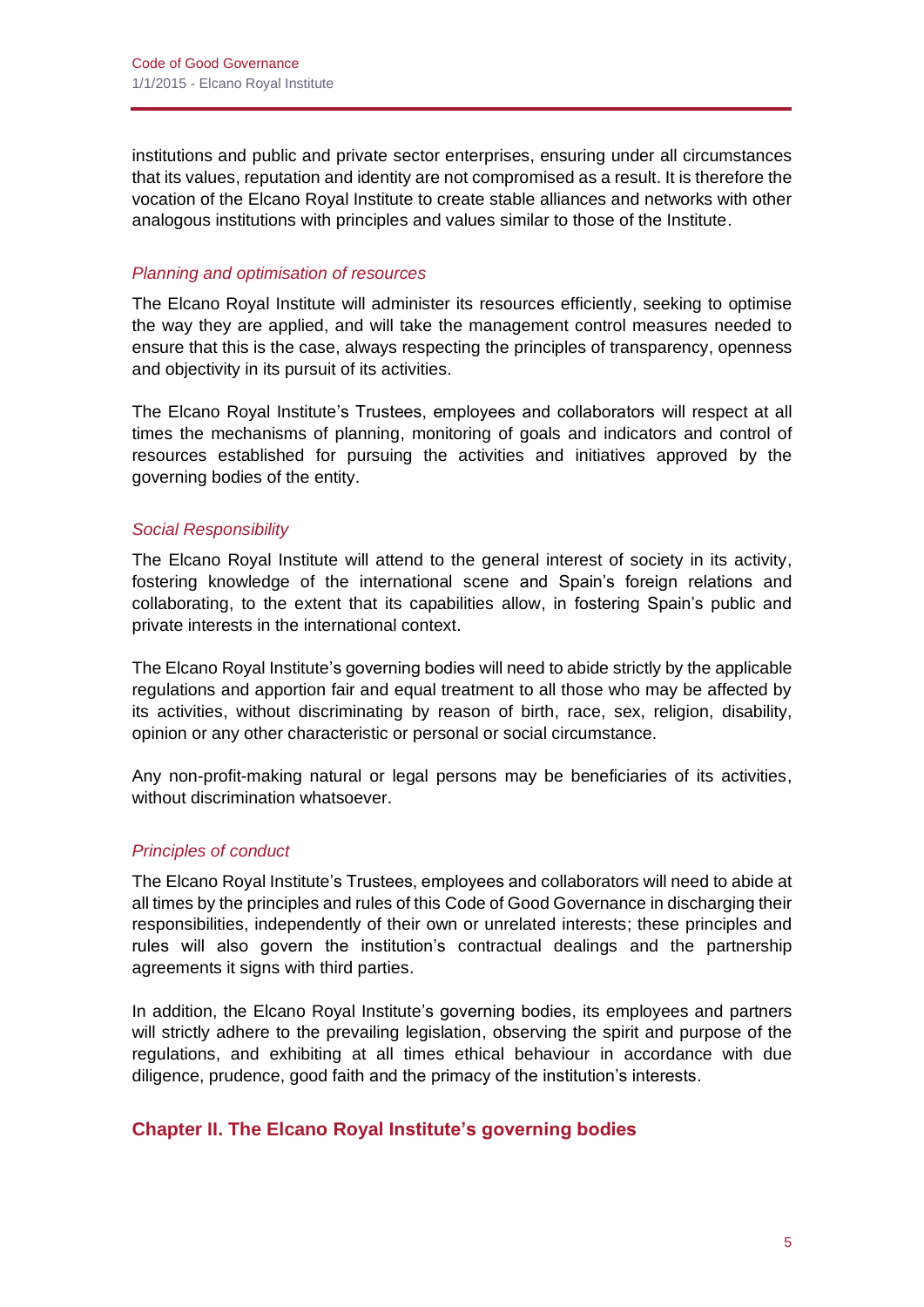#### <span id="page-5-0"></span>Article 3. The Board of Trustees

The representation, government and administration of the Elcano Royal Institute is the responsibility of the Board of Trustees, nominated in accordance with its Statutes, which will act in accordance with the regulations set out in the Statutes, the provisions of the law and this Code of Good Governance, and will ensure that they are fulfilled.

#### <span id="page-5-1"></span>Article 4. Powers and duties of the Trustees

Without prejudice to the provisions of the Institute's Statutes, the Trustees will possess the powers and be bound by the duties set out below:

# <span id="page-5-2"></span>*Trustees' powers of information*

4.1. The Trustees are provided with the widest powers to keep themselves informed about any aspect of the Foundation, to examine its books, registers, documents and other records of the Foundation's activities, to inspect all its facilities and to communicate with its executive bodies.

In particular, the Trustees will have the right to examine the annual accounts as well as all the paperwork and records that support the accounts. The exercise of this power shall not under any circumstances entail any undue disturbance to the normal running of the entity's activities.

The exercise of the aforementioned powers shall be channelled beforehand through the secretary of the Board of Trustees, who will act in the name of the chair of the Board of Trustees for these purposes.

In addition, the Elcano Royal Institute shall place at the disposal of the Trustees any information needed to enable them to discharge their functions and their powers of information and, in particular, the information needed to prepare the Board of Trustee meetings properly, in line with the agenda announced for each meeting.

All the above is to be understood without prejudice to any measures that may be necessary or desirable to be taken to maintain the due confidentiality of the information provided and pertaining to the Elcano Royal Institute, to its Trustees or to third parties.

#### <span id="page-5-3"></span>Duties of the Trustees

4.2. The Trustees are obliged to act with due diligence and proactively in the interests of the entity. To this end, the duties of the Trustees are as follows:

- a. *Observance of the regulations*. Fulfilling the goals of the entity in full respect for the law, the Statutes and this Code of Good Governance, with due regard for the spirit and objectives of such regulations.
- b. *Observance of contractual obligations*. Fulfilling the commitments and obligations acquired by the entity in its contractual relationships with third parties.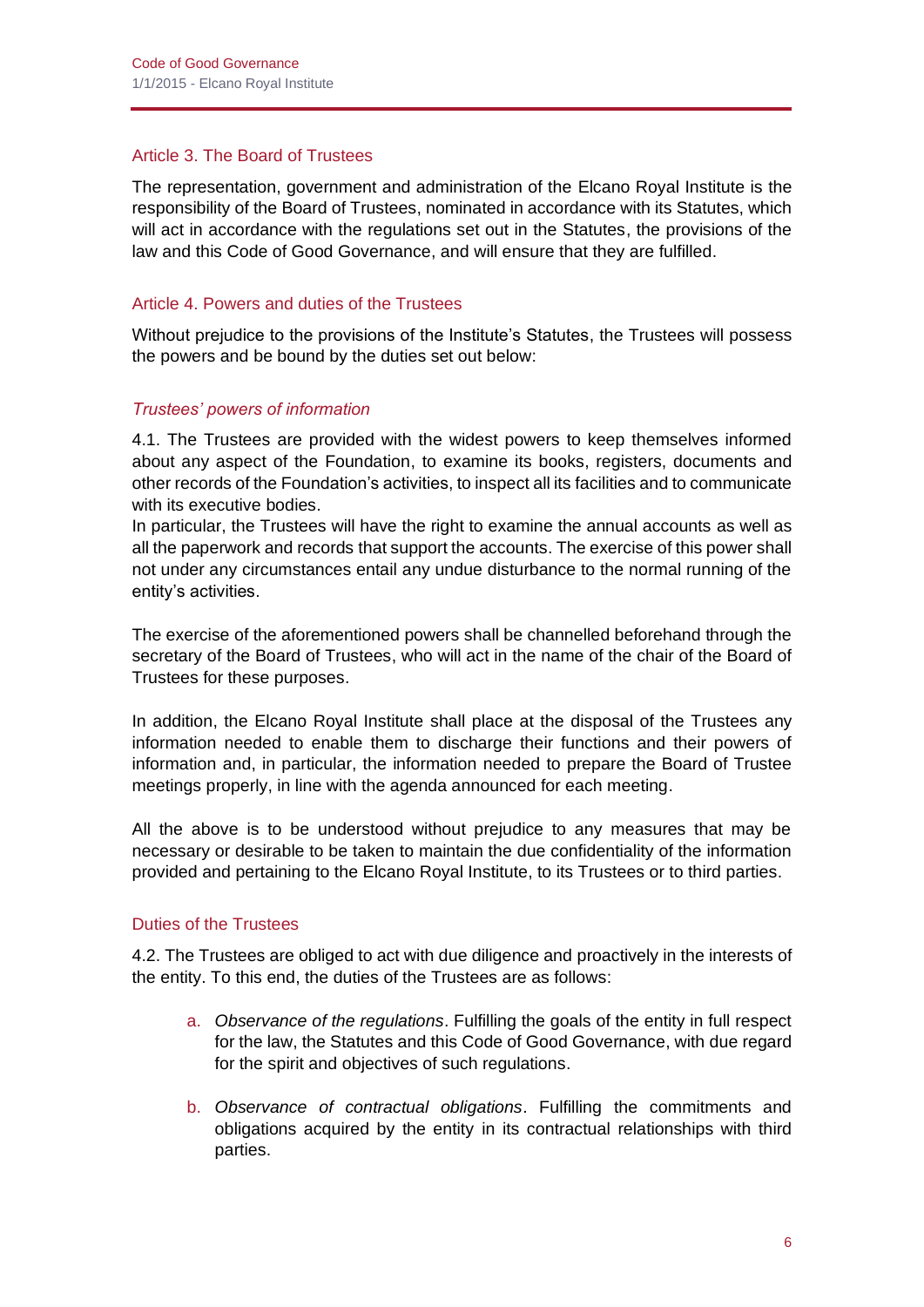- c. *Active participation*. With the aim of ensuring appropriate decision making and the necessary comparison and exchange of judgements and opinions in the entity's governing and collegiate bodies, attending meetings of the Board of Trustees and any other executive bodies of which they may form a part, and duly preparing for the same. In the event of inability to attend, the Trustees will arrange to delegate their representation and vote to another Trustee.
- d. *Diligence and fidelity*. Discharging their roles with the diligence of faithful representatives, maintaining and preserving the values of the entity and responsibly and faithfully safeguarding the interests of the Elcano Royal Institute.
- e. *Confidentiality.* Respecting the secrecy of the deliberations and agreements of the Board of Trustees and its subsidiary bodies, when forming part of them, and, in general, refraining from revealing the information, data, reports and records to which they may have access in discharging their roles, or using them for their own benefit of those of connected persons. This obligation of confidentiality will persist even when Trustees have stepped down from their posts.

Moreover, on those occasions when a meeting can be held under what is known as the Chatham House Rule, the Board of Trustees will refrain from disclosing the identity of the source from which the information provided may arise, or any other circumstance that might enable the identification of such a source.

f. *Conflicts of interest*. Refraining from participating in or influencing any decisions regarding issues or circumstances that involve the Board of Trustees in a situation of conflict of interest, and warning about the existence of such situations as soon as they become aware of them.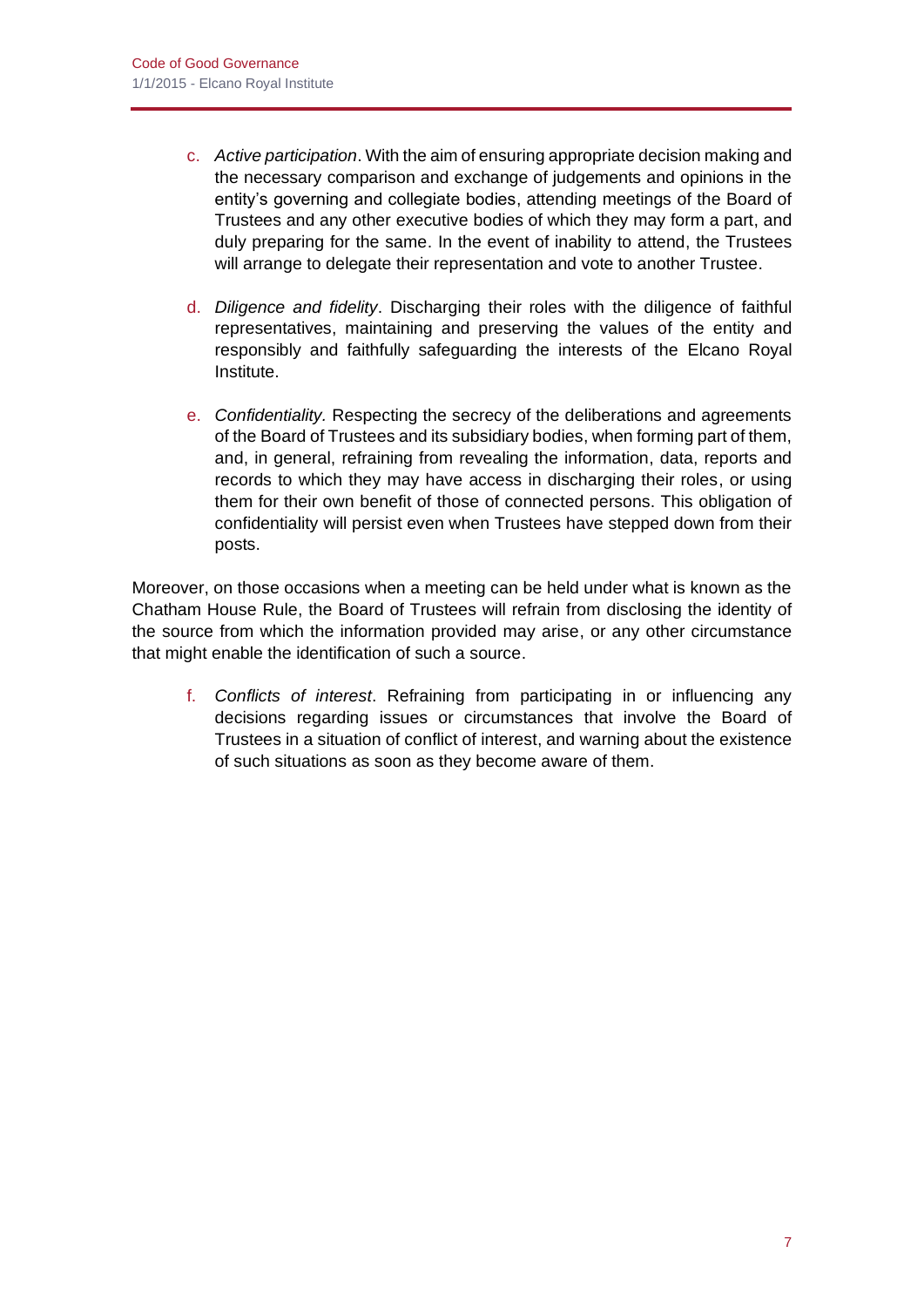# <span id="page-7-0"></span>**Chapter III. The Elcano Royal Institute's employees and collaborators**

#### <span id="page-7-1"></span>Article 5. Recruitment of staff

The recruitment of the Elcano Royal Institute's staff, especially in terms of those posts with a scientific, academic or research element, will be carried out in accordance with the principles of equality, merit and capability. To this end, the management will enact recruitment procedures of a public character that enable an appropriate and rigorous assessment of the candidates and will seek any necessary advice in determining their remuneration.

#### <span id="page-7-2"></span>Article 6. Professional development and equality of opportunities

The Elcano Royal Institute will foster the professional and personal development of its employees, ensuring the observance of ethical principles, non-discrimination and equality of opportunities, and will foster measures aimed at reconciling the personal, family and professional responsibilities of its employees as well as gender equality.

The Foundation will provide the employees with the necessary resources for the appropriate discharging of their duties and ensure a working environment free of health risks on all its premises.

# <span id="page-7-3"></span>**Chapter IV. Specific standards and principles of conduct for employees and collaborators**

#### <span id="page-7-4"></span>Article 7. Standards and principles of behaviour

In discharging their duties for the Elcano Royal Institute, its employees and collaborators must respect the principles set out below.

#### <span id="page-7-5"></span>*Regulatory compliance*

The Elcano Royal Institute's employees will adhere strictly to the law, the Statutes and this Code of Good Governance in undertaking their activities, showing due regard to the spirit and purpose of such regulations. Moreover, they will fully respect the commitments and obligations acquired by the Foundation in its contractual dealings with third parties.

#### <span id="page-7-6"></span>*Property and use of the Elcano Royal Institute's resources*

The Elcano Royal Institute's employees may not make use of the entity's assets and resources for activities other than those that account for their connection to the Institute, nor may they make use of their post to obtain any economic advantage, unless they have arranged suitable recompense at market rates.

#### <span id="page-7-7"></span>*Incompatibilities*

Without prejudice to the specific duties that may be set out in the contract that connects the employee to the Elcano Royal Institute, the entity's employees shall refrain from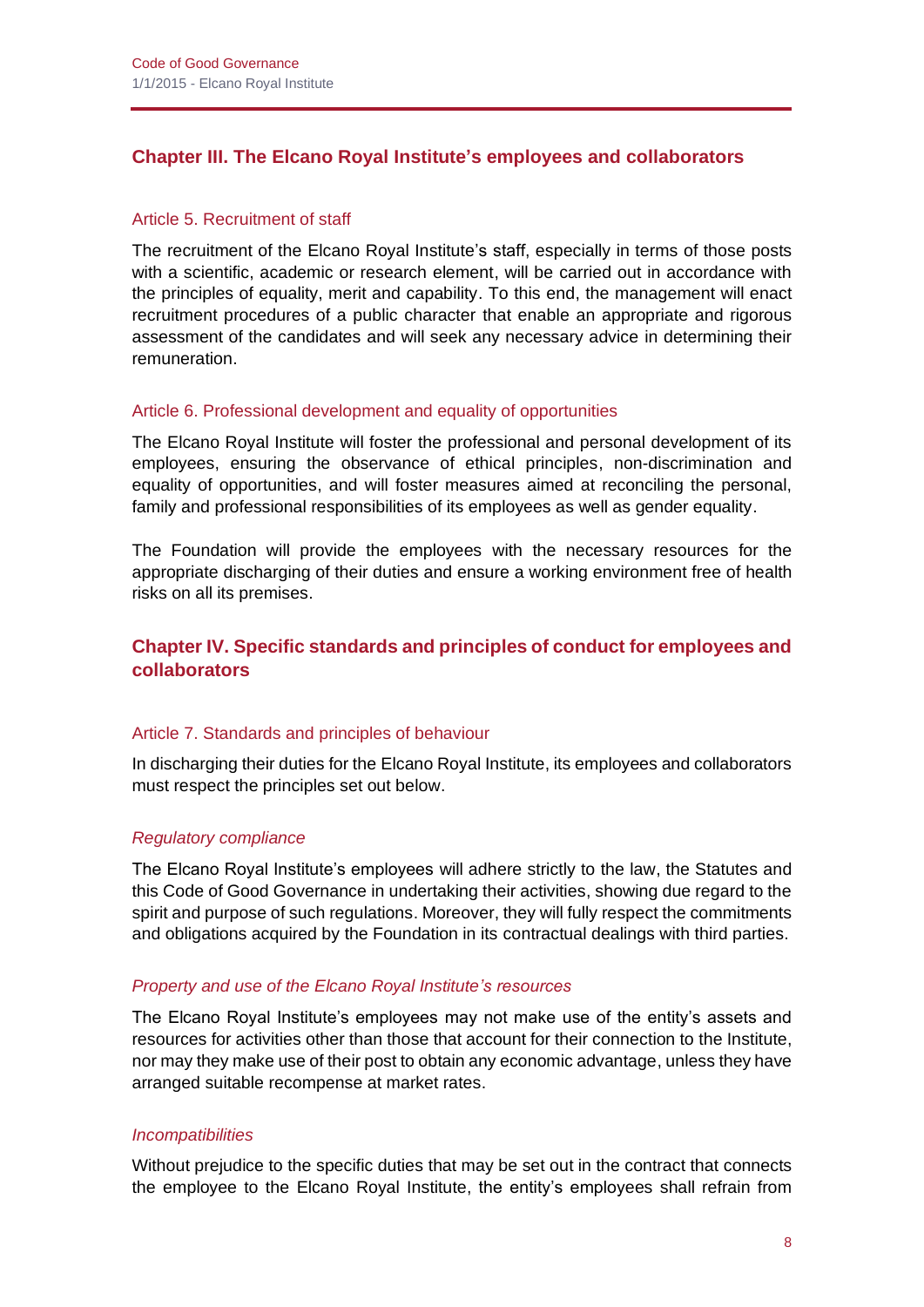discharging functions or undertaking activities that may in any way hinder the fulfilment of the goals of the entity or damage its reputation, neutrality, mission or values, or that in any other way hinder the fulfilment of their functions for the Elcano Royal Institute. In particular, the Elcano Royal Institute's employees shall refrain from undertaking activities that could compromise the politically neutral stance of the institution.

# <span id="page-8-0"></span>*Conflicts of interest*

A conflict of interest is deemed to arise in those situations where, directly or indirectly, the personal interest of the employee and the interests of the entity collide. Personal interests of employees are assumed to exist in all cases when the issue in question affects them directly or affects a person particularly linked to them for family or economic reasons.

With regard to possible conflicts of interest, the employees shall observe the following rules of conduct:

- a. *Independence*. Acting at all times with professionalism, with loyalty to the Foundation and independently of employees' own or third-party interests. Consequently, the employees shall refrain in all circumstances from prioritising their own interests at the expense of the Foundation's or using their post at the Institute to undertake activities or operations on their own account and unconnected to their activity for the entity.
- b. *Abstention*. Refraining from intervening in or influencing the taking of any decisions that could affect the Foundation where there exists a conflict of interest, from participating in the meetings where such decisions are discussed and from accessing any confidential information that affects such a conflict.
- c. *Communication*. The immediate line manager and the Chair of the Foundation should be notified of the existence of a conflict of interest, including an account of the circumstances that underlie it.

Moreover, in particular, the Elcano Royal Institute's employees and collaborators will need to ensure that they avoid all situations of conflict in relation to the entity's suppliers, whether in terms of the process of selecting suppliers, or in terms of the assessment and monitoring of their services for the entity. The same consideration will be applicable to relations that need to be maintained with public administrations and organisations of a political nature.

# <span id="page-8-1"></span>*Confidentiality*

Any non-public information in the possession of the Elcano Royal Institute shall have, in general terms, the status of private and confidential.

The Elcano Royal Institute's employees will need to observe strict privacy regarding any information of a confidential nature to which they may have access arising from the exercise of their duties or their participation in working parties.

In addition, on those occasions when a meeting may be held under what is known as the "Chatham House Rule", the employees shall refrain from disclosing the identity of the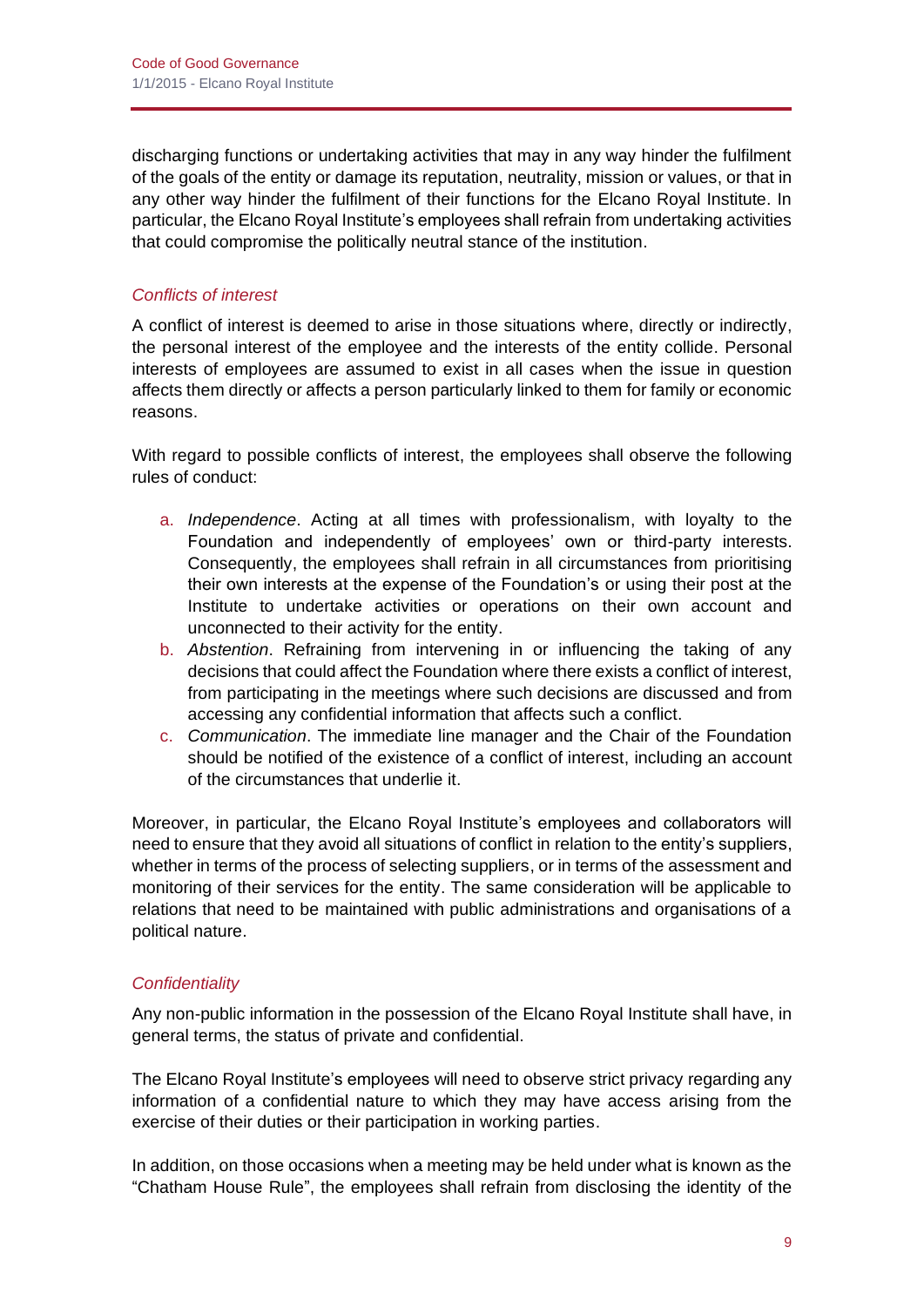source from which the information supplied may derive, or any other circumstance enabling the identification of such a source.

#### <span id="page-9-0"></span>Article 8. Observance of the principles of conduct by other postholders and by collaborators

The provisions herein set out in Chapter IV shall be equally applicable, in their cases, to the Chair, the Secretary and the Vice-Secretary of the Board of Trustees in everything that proves appropriate to the nature of their posts; as well as those collaborators or third parties who are contractually bound to the Elcano Royal Institute, who will be obliged to observe the aforementioned rules and principles of conduct in relation to the entity and with the same scope, *mutatis mutandi*, as that applicable to the Trustees and employees.

# <span id="page-9-1"></span>**Chapter V. Transparency of information**

#### <span id="page-9-2"></span>Article 9. The Elcano Royal Institute's information

The Elcano Royal Institute, in accordance with nationally and internationally recognised good governance recommendations and its ethical commitments, regards the transparency of information as a basic principle that should apply throughout its conduct.

The Foundation's website is the main instrument of the transparency policy. The Foundation will use the website to inform the general public, and third parties directly related to it, about the activities carried out, and it will simultaneously serve as an instrument to foster knowledge of and participation in future activities to be undertaken, as well as for the dissemination of its goals and principles.

Without prejudice to the possibility that, in light of circumstances arising that may require it, the Board of Trustees, its executive or managerial bodies may restrict access to certain information, or classify information as private and confidential, the Elcano Royal Institute will provide full and truthful information via its website regarding:

- a. The Statutes of the entity;
- b. This Code of Good Governance;
- c. Reports of its activities; and
- d. The activities and projects carried out or envisaged.

Furthermore, the Elcano Royal Institute will do its best to maintain direct and continuous contact with all those social groups interested in the attainment of its social goals through its participation in social networks.